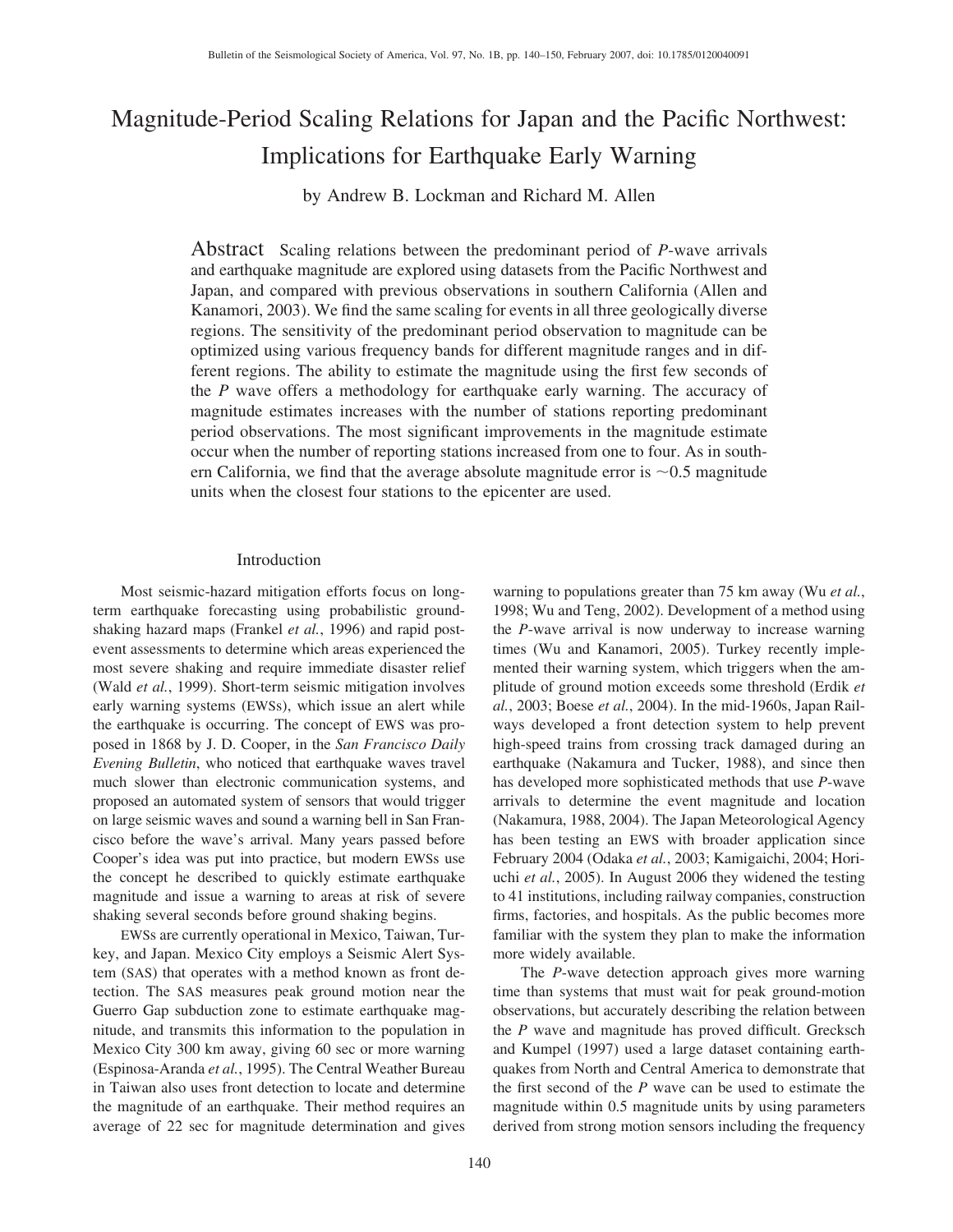content, peak acceleration, peak spectral amplitude, and the rise time when data are gathered from more than eight seismic stations.

Previous studies of earthquakes in southern California show a scaling relation between the predominant period of the *P* wave (a spectrally weighted measure of a signal's frequency content) and event magnitude (Allen and Kanamori, 2003; Allen, 2004; Lockman and Allen, 2005). The scaling relation shows that small earthquakes radiate high-frequency energy, whereas larger earthquakes emit lower-frequency energy. Implicit in this relation is that the frequency content of the *P* wave carries information pertaining to the overall size of the fault rupture, and thus earthquake magnitude. Here we focus on the empirical observation and how it can be used for the purpose of earthquake early warning; the implications of the scaling relation for earthquake rupture are discussed by Olson and Allen (2005).

Rydelek and Horiuchi (2006) used the same methodology described here to look for a scaling relation in a dataset from Japan but were unable to identify a relation similar to the one observed in southern California. This may be due, at least in part, to the limited magnitude range that they used (Olson and Allen, 2006). Here we make use of a larger dataset from Japan and find a scaling relation between predominant period and magnitude just as in southern California.

Wolfe (2006) has also explored the properties of the predominant period observation identifying limitations to the methodology that introduce errors into the observations. Whether these are significant compared with those introduced by station site effects (Lockman and Allen, 2005) remains to be determined. Removing some of these nonideal properties of the predominant period measurement, Simons *et al.* (2006) develop an alternative approach to measure predominant period using wavelet multiscale analysis. They apply their method to data from southern California and obtain a scaling relation very similar to that obtained by Allen and Kanamori (2003). Here we apply the same approach used in southern California by Allen and Kanamori (2003), and on a global dataset by Olson and Allen (2005), and we apply it to earthquake data from Japan and the Pacific Northwest with as wide a magnitude range as possible.

By analyzing earthquake data from Japan and the Pacific Northwest we are able to increase the magnitude range of events studied, in particular, the number of large-magnitude events, and also investigate whether there are differences in the scaling relations in various geological settings. The present study uses earthquakes with magnitudes ranging from 3.5 up to the largest magnitudes for which data were available from the Pacific Northwest and Japan. Our results indicate an scaling relation exists equivalent to that observed in southern California, and the accuracy of magnitude estimates based on predominant period can be improved with the application of regionally defined low-pass filters.

#### Datasets

Two datasets were created using earthquakes that occurred in the Pacific Northwest and Japan and were recorded on broadband velocity instruments within 150 km of the epicenter (Fig. 1). All waveforms recorded within 150 km of each event epicenter containing a clear *P*-wave arrival without clipping during the first 5 sec of the signal were used



Figure 1. Maps showing the locations of events and stations providing waveform data from the Pacific Northwest (left) and Japan (right). Epicentral locations of earthquakes are shown with circles, and the locations of broadband velocity instruments that recorded the events are shown with squares.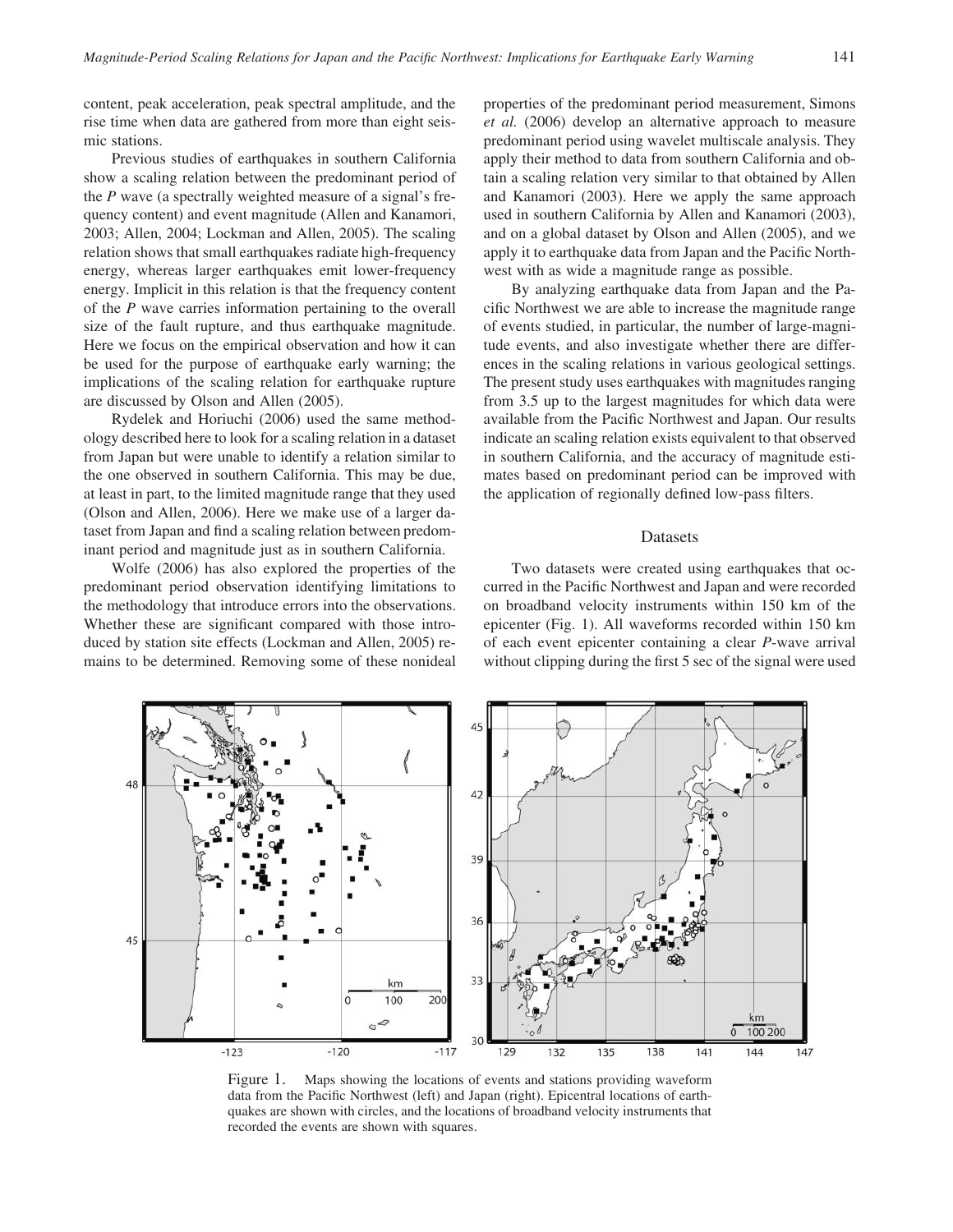in the study. The Pacific Northwest dataset contains 25 earthquakes ranging in magnitude from 3.5 to 6.8 that occurred between 1989 and 2001 and were recorded by the Pacific Northwest Seismograph Network (Ludwin *et al.*, 1994) (Table 1). This dataset includes randomly selected events with magnitudes between 3.5 and 4.5 and every event greater than 4.5. The Japan dataset contains 62 earthquakes recorded by the Broadband Seismic Network Laboratory of the National Research Institute for Earth Science and Disaster Prevention in Japan (Okada *et al.*, 2004) between 1998 and 2002, and includes 48 randomly selected events of magnitude 3.8–5.7 and every event greater than 5.7 (Table 2).

## Predominant Period Observations

The ability to estimate the magnitude of an earthquake with the *P* wave is based on the analysis of its predominant period  $(T^p)$ , a measure of the frequency content of the seismic signal. *T<sup>p</sup>* is continuously calculated in a causal fashion from the vertical component of velocity waveforms using the approach of Allen and Kanamori (2003), based on the method described by Nakamura (1988), using the following relation:

$$
T_i^p = 2\pi \sqrt{X_i/D_i} \tag{1}
$$

where

$$
X_i = \alpha X_{i-1} + x_i^2 \tag{2}
$$

$$
D_i = \alpha D_{i-1} + (dx/dt)_i^2 \tag{3}
$$

and  $T_i^p$  is the predominant period for sample *i*,  $x_i$  is the recorded ground velocity,  $X_i$  is the smoothed ground velocity squared,  $D_i$  is the smoothed velocity derivative squared, and  $\alpha$  is a smoothing constant set equal to 0.999.

To understand the origin of the measurement consider the case where  $\alpha = 1$ . Then equation (2) becomes

$$
X_i = X_{i-1} + x_i^2 \tag{4}
$$

which is an integration of  $x^2$ . In this case, and for a continuous time series, equation (1) becomes

$$
\tau = 2\pi \sqrt{\frac{\int_0^{t_0} x^2(t) dt}{\int_0^{t_0} x^2(t) dt}},
$$
\n(5)

where 0 is the arbitrary starting time and  $t_0$  is the time at which  $\tau$  can be calculated. In equation (5) we use  $\tau$  instead of  $T_i^p$  because equation (5) is for the continuous case;  $T_i^p$ used in equation (1) is the discrete case. Using Parseval's equality, the ratio

| Date       | Time        | Magnitude | Latitude | Longitude | Depth<br>(km) | No. of Waveforms<br>Collected for Event |
|------------|-------------|-----------|----------|-----------|---------------|-----------------------------------------|
| 3/5/1989   | 06.42.00.66 | 4.6       | 47.81    | $-123.36$ | 46            | $\mathfrak{2}$                          |
| 12/24/1989 | 08.45.58.90 | 5.1       | 46.65    | $-122.12$ | 18            | 3                                       |
| 3/8/1990   | 22.11.09.35 | 3.6       | 48.27    | $-121.76$ |               | 11                                      |
| 4/3/1990   | 02.18.20.81 | 4.1       | 48.84    | $-122.18$ |               | 6                                       |
| 4/14/1990  | 06.02.49.53 | 3.6       | 48.83    | $-122.18$ | 3             | 9                                       |
| 4/14/1990  | 05.40.07.26 | 4.2       | 48.82    | $-122.19$ | 3             | $\overline{4}$                          |
| 10/19/1990 | 14.13.58.16 | 3.5       | 45.34    | $-121.69$ | 6             | 22                                      |
| 12/30/1990 | 02.20.56.99 | 3.5       | 47.47    | $-121.81$ | 17            | 19                                      |
| 10/25/1991 | 15.42.06.26 | 3.8       | 47.12    | $-123.62$ | 38            | 10                                      |
| 3/13/1992  | 04.12.42.29 | 3.7       | 48.34    | $-122.81$ | 17            | 9                                       |
| 6/8/1993   | 00.01.25.25 | 3.7       | 45.03    | $-122.60$ | 20            | 9                                       |
| 6/15/1994  | 08.22.19.76 | 4.0       | 47.42    | $-123.16$ | 44            | 4                                       |
| 9/10/1994  | 07.43.11.33 | 4.1       | 47.19    | $-121.96$ | 18            | $\overline{4}$                          |
| 1/29/1995  | 03.11.22.67 | 5.1       | 47.39    | $-122.36$ | 17            | $\overline{4}$                          |
| 5/20/1995  | 12.48.48.21 | 4.2       | 46.88    | $-121.94$ | 13            | 8                                       |
| 5/3/1996   | 04.04.22.67 | 5.5       | 47.76    | $-121.88$ | 4             | 3                                       |
| 3/22/1997  | 06.05.34.97 | 3.9       | 45.19    | $-120.07$ |               | 11                                      |
| 6/23/1997  | 19.13.27.04 | 5.0       | 47.60    | $-122.57$ | 7             | $\overline{4}$                          |
| 10/9/1998  | 16.43.08.29 | 4.0       | 46.20    | $-120.71$ | 3             | 23                                      |
| 7/3/1999   | 00.1.43.54  | 5.8       | 47.08    | $-123.46$ | 40            | $\overline{4}$                          |
| 2/28/2001  | 18.54.32.83 | 6.8       | 47.15    | $-122.73$ | 51            | 4                                       |
| 6/10/2001  | 13.19.11.29 | 5.0       | 47.17    | $-123.50$ | 40            | $\mathfrak{2}$                          |
| 7/22/2001  | 15.13.52.60 | 4.3       | 47.08    | $-122.68$ | 50            | 8                                       |
| 6/29/2002  | 14.36.04.79 | 4.5       | 45.33    | $-121.69$ | 6             | $\overline{4}$                          |

Table 1 Event Source Parameters for Earthquakes in the Pacific Northwest That Were Used in This Study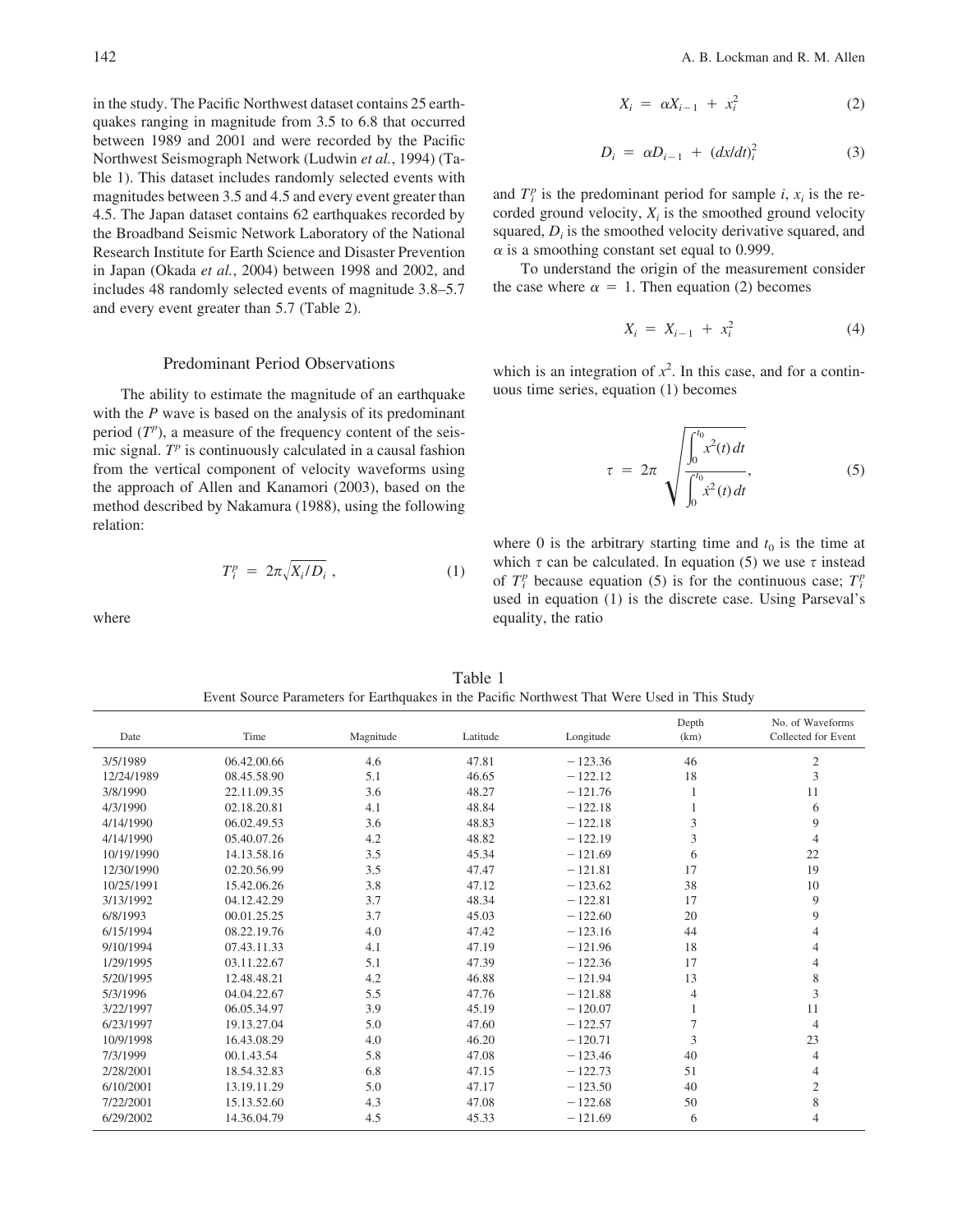|            |             |           |          |           | Depth | No. of Waveforms            |
|------------|-------------|-----------|----------|-----------|-------|-----------------------------|
| Date       | Time        | Magnitude | Latitude | Longitude | (km)  | Collected for Event         |
| 8/9/1998   | 3:45:25.07  | 3.9       | 36.32    | 137.68    | 10    | 6                           |
| 8/24/1998  | 2:18:34.78  | 4.1       | 34.18    | 139.18    | 33    | $\ensuremath{\mathfrak{Z}}$ |
| 11/25/1998 | 1:47:55.68  | 4.2       | 35.75    | 136.65    | 33    | $\sqrt{2}$                  |
| 11/27/1998 | 15:22:58.51 | 4.5       | 35.60    | 140.04    | 66    | $\tau$                      |
| 12/22/1998 | 10:23:12.32 | 4.4       | 35.93    | 140.30    | 97    | 6                           |
| 1/28/1999  | 1:25:43.31  | 4.9       | 36.24    | 137.92    | 10    | $\,$ 8 $\,$                 |
| 3/14/1999  | 1:34:33.42  | 4.2       | 34.28    | 139.28    | 33    | 6                           |
| 3/14/1999  | 0:04:44.53  | 5.1       | 34.13    | 139.09    | 33    | 5                           |
| 3/16/1999  | 7:43:36.93  | 5.1       | 35.21    | 135.82    | 33    | $\mathfrak{Z}$              |
| 3/25/1999  | 23:31:11.4  | 5.2       | 36.40    | 140.47    | 82    | $\mathfrak z$               |
| 3/27/1999  | 16:37:05.59 | 4.8       | 34.06    | 138.90    | 39    | $\overline{\mathcal{I}}$    |
| 4/5/1999   | 6:13.85     | 3.9       | 35.80    | 137.63    | 33    | $\boldsymbol{7}$            |
| 4/25/1999  | 12:27:05.27 | 5.3       | 36.44    | 140.47    | 81    | $\mathfrak z$               |
| 5/7/1999   | 12:48:27.06 | 4.8       | 35.09    | 138.14    | 33    | $\boldsymbol{7}$            |
| 7/14/1999  | 22:56:23.29 | 5.2       | 35.85    | 140.21    | 83    | 6                           |
| 7/22/1999  | 21:53:47.26 | 4.9       | 36.02    | 140.98    | 64    | $\overline{c}$              |
| 8/20/1999  | 20:33:10.88 | 5.7       | 34.02    | 135.40    | 65    | $\mathfrak{Z}$              |
| 9/12/1999  | 22:56:46.39 | 5.4       | 35.49    | 139.97    | 64    | $\,$ 8 $\,$                 |
| 11/29/1999 | 12:34:02.51 | 4.6       | 34.99    | 136.97    | 45    | $\tau$                      |
| 12/3/1999  | 18:28:38.13 | 4.0       | 35.69    | 140.47    | 33    | $\mathfrak{Z}$              |
| 12/4/1999  | 5:06:12.19  | 5.0       | 35.87    | 140.61    | 95    | $\mathfrak{Z}$              |
| 6/3/2000   | 8:54:49.2   | 6.2       | 35.55    | 140.46    | 62    | 5                           |
| 6/8/2000   | 0:32:46.5   | 5.0       | 32.68    | 130.68    | 21    | $\mathfrak{Z}$              |
| 6/27/2000  | 5:25:13.62  | 4.5       | 34.10    | 139.37    | 10    | $\mathfrak z$               |
| 6/28/2000  | 8:52:19.85  | 3.8       | 34.07    | 139.67    | 10    | $\sqrt{2}$                  |
| 6/28/2000  | 14:20:09.97 | 4.6       | 34.24    | 139.39    | 10    | $\tau$                      |
| 6/28/2000  | 16:15:17.96 | 5.2       | 34.01    | 139.32    | 10    | $\overline{4}$              |
| 6/28/2000  | 9:25:47.89  | 5.3       | 34.22    | 139.51    | 10    | 5                           |
| 6/29/2000  | 4:02:36.92  | 5.5       | 34.06    | 139.56    | 10    | 3                           |
| 6/29/2000  | 6:30:22.09  | 5.6       | 34.03    | 139.36    | 10    | $\overline{4}$              |
| 7/1/2000   | 7:01:55.58  | 6.8       | 34.22    | 139.13    | 10    | $\,$ 8 $\,$                 |
| 7/2/2000   | 8:57:51.37  | 4.1       | 34.01    | 139.36    | 10    | $\overline{4}$              |
| 7/2/2000   | 20:03:34.8  | 5.7       | 34.08    | 139.23    | 10    | 5                           |
| 7/8/2000   | 18:57:44.47 | 6.6       | 34.31    | 139.26    | 10    | $\,$ 8 $\,$                 |
| 7/11/2000  | 18:23:51.02 | 5.1       | 34.22    | 138.95    | 10    | $\tau$                      |
| 7/12/2000  | 11:10:00.82 | 4.1       | 34.15    | 139.29    | 10    | 3                           |
| 7/12/2000  | 7:49:10.79  | 4.3       | 34.13    | 139.18    | 10    | 6                           |
| 7/12/2000  | 8:43:08.1   | 4.3       | 34.23    | 139.28    | 10    | $\boldsymbol{7}$            |
| 7/15/2000  | 1:05:35.43  | 4.4       | 34.15    | 138.95    | 10    | $\mathfrak{Z}$              |
| 7/15/2000  | 1:30:30.5   | 6.1       | 34.32    | 139.26    | 10    | 6                           |
| 7/18/2000  | 12:22:10.95 | 4.7       | 34.06    | 139.19    | 10    | $\overline{4}$              |
| 7/19/2000  | 11:00:39.44 | 5.0       | 34.24    | 139.13    | 10    | 5                           |
| 7/19/2000  | 17:32:19.94 | 5.2       | 34.17    | 139.13    | 10    | $\tau$                      |
| 7/20/2000  | 18:39:18.82 | 6.2       | 36.51    | 140.98    | 47    | $\mathfrak{Z}$              |
| 7/22/2000  | 15:24:35.76 | 4.4       | 34.23    | 139.20    | 10    | 6                           |
| 7/23/2000  | 3:15:08.34  | 5.3       | 34.23    | 139.25    | $10$  | 6                           |
| 7/23/2000  | 21:52:44.06 | 5.6       | 34.13    | 139.12    | 10    | 5                           |
| 7/27/2000  | 2:15:16.24  | 4.7       | 34.18    | 139.32    | 10    | 6                           |
| 7/27/2000  | 1:49:53.33  | 5.6       | 34.21    | 139.37    | $10$  | 6                           |
| 8/3/2000   | 13:18:09    | 5.5       | 34.17    | 139.14    | 10    | $\,$ 8 $\,$                 |
| 8/14/2000  | 18:54:59.12 | $3.8\,$   | 36.16    | 139.85    | 92    | $\overline{4}$              |
| 8/18/2000  | 1:52:20.87  | 5.7       | 34.13    | 139.18    | 10    | $\overline{4}$              |
| 8/23/2000  | 14:57:11.63 | 5.4       | 34.07    | 139.45    | 10    | $\overline{4}$              |
| 10/6/2000  | 4:30:19.15  | 7.4       | 35.46    | 133.13    | $10$  | $\sqrt{2}$                  |
| 10/8/2000  | 4:17:55.12  | 5.4       | 35.15    | 133.04    | 10    | $\sqrt{2}$                  |
| 10/15/2000 | 23:40:21.5  | $3.8\,$   | 35.39    | 140.32    | 66    | $\overline{4}$              |
| 11/13/2000 | 19:13:22.8  | 4.0       | 35.67    | 140.20    | 71    | $\overline{7}$              |
| 11/13/2000 | 15:57:21.61 | 6.0       | 42.49    | 144.76    | 33    | $\mathfrak{Z}$              |
| 3/24/2001  | 6:27:53.58  | 6.8       | 34.08    | 132.53    | 50    | 6                           |
| 12/2/2001  | 13:01:53.67 | 6.5       | 39.40    | 141.09    | 123   | $\overline{4}$              |
| 10/14/2002 | 14:12:43.75 | 6.1       | 41.17    | 142.25    | 61    | 3                           |
| 11/3/2002  | 3:37:42.07  | 6.4       | 38.89    | 141.98    | 39    | 3                           |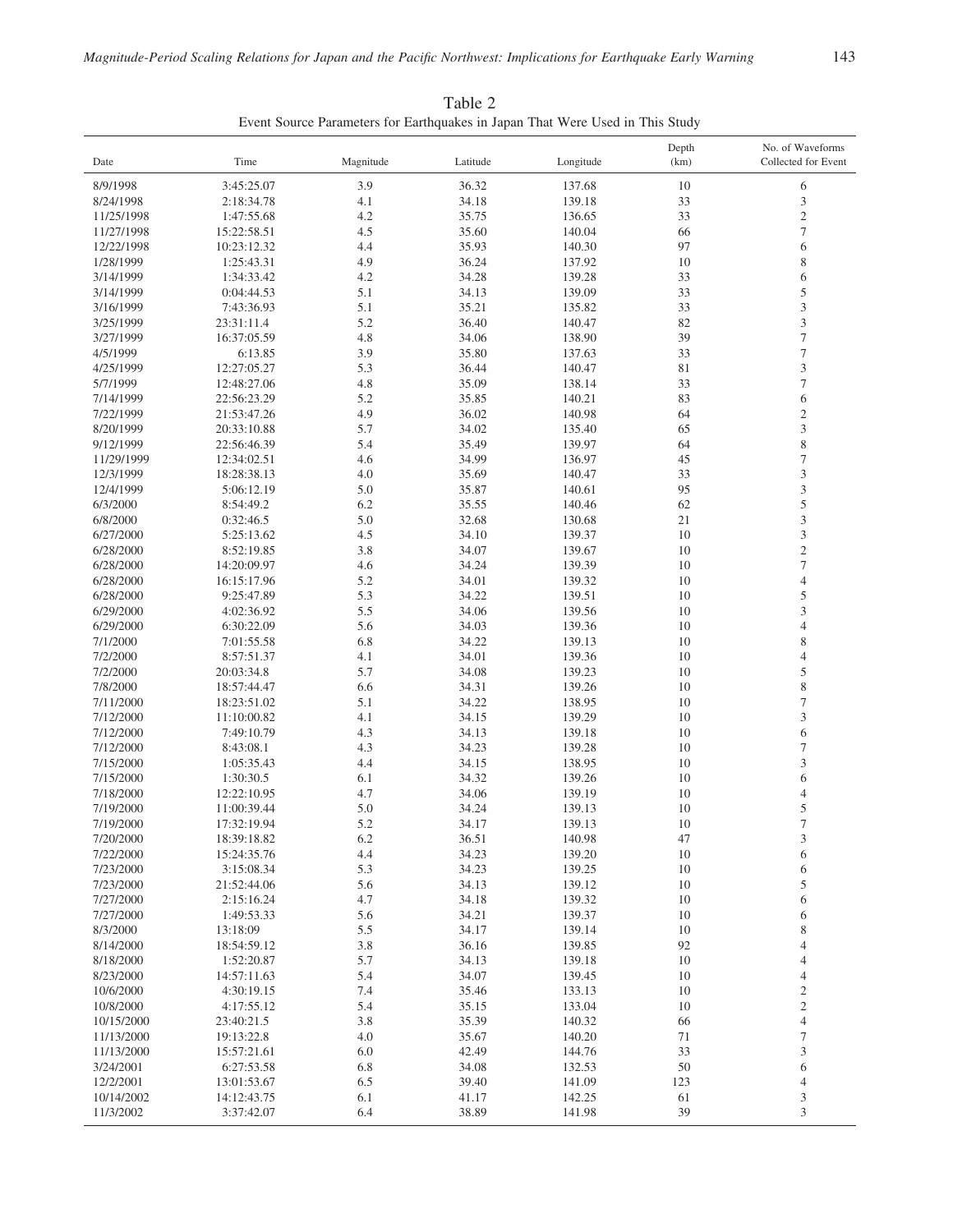$$
\int_0^{t_0} \dot{x}^2(t) dt
$$
  

$$
\int_0^{t_0} \dot{x}^2(t) dt
$$

is the spectrally weighted average of angular frequency squared with the weight equal to the modulus squared of the velocity spectrum (Wu and Kanamori, 2005). In our implementation,  $\tau$  is calculated recursively and  $t = 0$  is an arbitrary starting time. The introduction of  $\alpha$  in equation (1) has the effect of applying a high-pass filter to the time series. With the proper choice of  $\alpha$ , the contribution to  $\tau$  given by equation (5) comes from  $x^2$  near  $t_0$ , while still providing a measure of the spectrally weighted average of angular frequency squared with the weight equal to the modulus squared of the velocity spectrum.

What is important to the present study is that this empirical observation provides a parameter that scales with the magnitude of earthquakes. Figure 2 shows an example vertical velocity waveform from each region and the  $T<sup>p</sup>$  time series derived from them. In the Pacific Northwest the noise is longer period that the  $P$  wave and  $T^p$  drops at the time of the *P* arrival (Fig. 2a), whereas the reverse is true for the Japan example (Fig. 2b).

For the purpose of magnitude determination we only monitor  $T_i^p$  for the first 5 sec after the *P*-wave trigger and record the maximum predominant period observed,  $T_{\text{max}}^p$ . At lower magnitudes (*M* 3.5–5.0)  $T_{\text{max}}^p$  is usually observed during the first 3 sec, whereas larger events typically require 4 sec of data, and occasionally 5 sec. We do not use  $T_i^p$ immediately after the trigger because we must allow for the transient (due to smoothing terms in equations 2 and 3) between  $T_i^p$  of the background noise before the trigger and  $T_i^p$  of the *P* wave. The nature and duration of the transient depends on the change in frequency content (which varies from region to region), and whether the arrival is emergent or impulsive. Also, *T<sup>p</sup>* can oscillate about a mean value for the first 1 or 2 sec as shown in Figure 2b. This is an artifact of the manner in which  $T^p$  is calculated. When using data from the Pacific Northwest we do not use 0.5 sec of the *T<sup>p</sup>* trace after the trigger to avoid these transients (the same 0.5 "blackout" window was found to be optimal in southern California [Allen and Kanamori, 2003]). However, analysis of the Japan dataset indicates that a 2-sec blackout window before measuring  $T_{\text{max}}^p$  improves the magnitude-period scaling relation significantly. Figure 3 shows the time-frequency transform of the velocity waveform shown in Figure 2b.  $T<sup>p</sup><sub>max</sub>$  is observed at 25.75 sec and is indicated in timefrequency space as the black dot in Figure 3. The plot shows how  $T_{\text{max}}^p$  represents a spectral average for the waveform.

The accuracy and sensitivity of the magnitude estimate can be improved by selecting the optimal frequency band at



Figure 2. Seismograms and predominant period plots from a magnitude 4.5 earthquake in the Pacific Northwest (a) and a magnitude 5.7 earthquake in Japan (b). Because of transients between the frequency content of background noise and the *P* wave we do not use the predominant period trace immediately after the trigger. For the Pacific Northwest dataset we do not use the first 0.5 sec, whereas we find the best magnitudeperiod scaling relation when we do not use the first 2 sec in Japan. This is due to large oscillations in the predominant period after the trigger, as shown in (b). The maximum predominant period within 5 sec is then used in our scaling relations.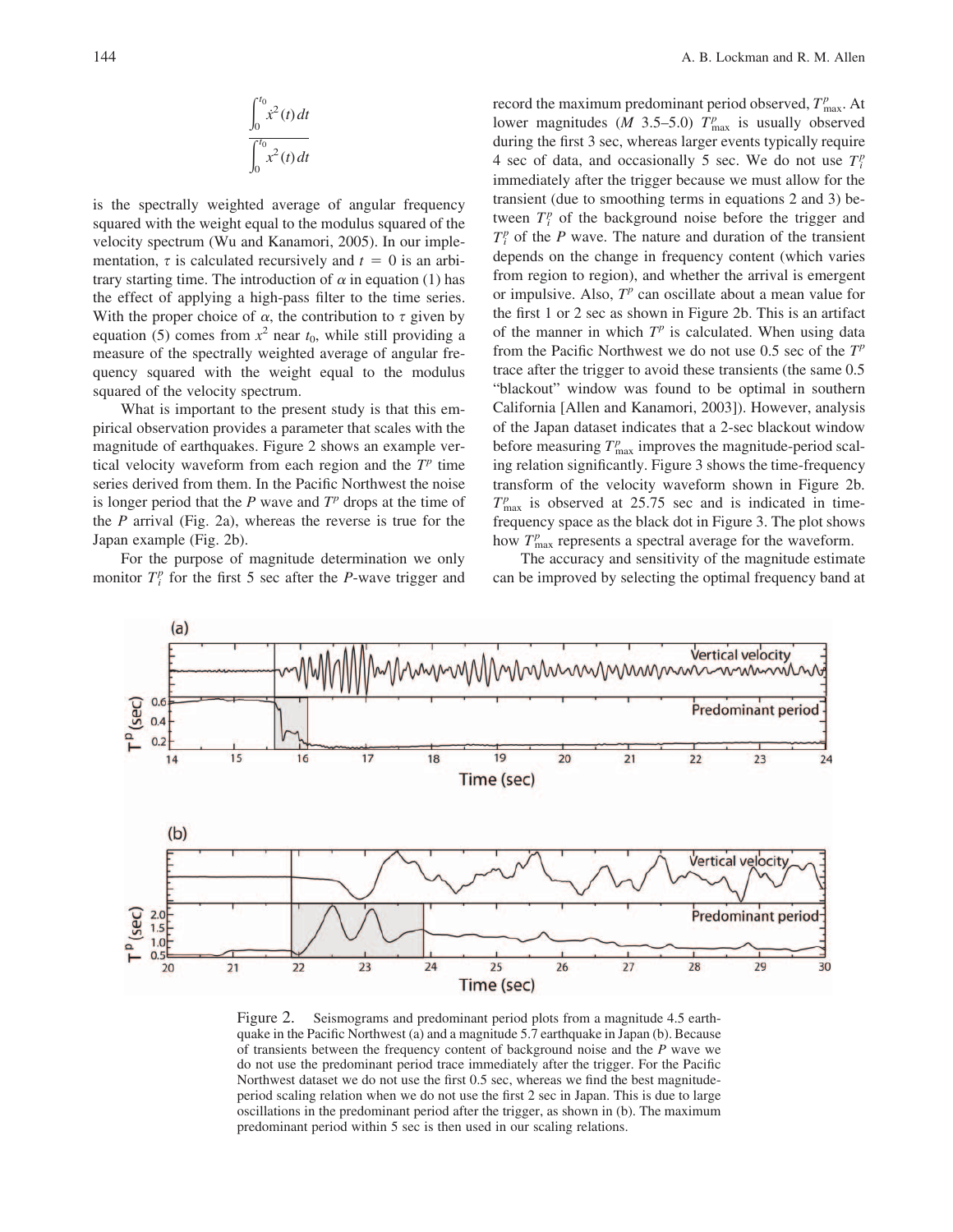

Figure 3. Time-frequency transform showing the amplitude spectra for the velocity waveform shown in Figure 2b. White regions show high amplitude. The white line shows the time of the trigger and the black dot indicates the location of the  $T_{\text{max}}^p$ observation in time-frequency space.

which  $T_{\text{max}}^p$  is observed. Applying a low-pass filter to the waveforms reduces the high-frequency noise and improves the signal-to-noise ratio. Using different low-pass filters for low- and high-magnitude events produced the best estimates of magnitude in the California study: a 10-Hz low-pass filter improved the magnitude-period scaling relation for small magnitude events  $(M \le 5)$ , and a 3-Hz low-pass filter was found to be optimal for events with  $M > 4.5$  (Allen and Kanamori, 2003). Both the Pacific Northwest and Japan datasets were evaluated by using 10-Hz and 3-Hz low-pass filters to compare with previous results. The datasets were also evaluated with a range of low-pass filters to determine which filters maximize the sensitivity of magnitude-period relations and reduce the scatter of the predominant period measurements.

## Magnitude-Period Relations

Magnitude-period relations for the Pacific Northwest and Japan, having low-pass filtered the data at 10 Hz and 3 Hz, are shown in Figure 4. All panels in Figure 4 show  $T_{\text{max}}^p$  observation from individual stations as gray dots and the average  $T_{\text{max}}^p$  observation for each event as a black dot.

The best-fit linear relation between magnitude and the eventaveraged predominant period is shown (solid line) along with the best fit previously found for California (dashed). Figure 4a shows that lower-magnitude events  $(M \leq 5.0)$ do not show significant differences in  $T_{\text{max}}^p$  when passed through a 10-Hz low-pass filter. In fact, there is little sensitivity of  $T_{\text{max}}^p$  to magnitude regardless of the filter for lowmagnitude events in the Pacific Northwest. Figure 4b shows there is a marked increase in  $T_{\text{max}}^p$  with increasing magnitude for events ranging from 5.0 to 6.8 when the waveforms are passed through a 3-Hz low-pass filter, although this observation is based on only a few earthquakes because the limited data available for large-magnitude events in the region. However, the best-fit scaling relation between  $T_{\text{max}}^p$  and magnitude is similar to that found in southern California.

The Japanese dataset shows scaling relations when the data are low-pass filtered at both 10 and 3 Hz. Figure 4c shows the low-magnitude (*M* 3.8–5.0) scaling relation having low-passed the waveforms at 10 Hz and ignoring the first 2 sec of the *P*-wave arrival. Figure 4d shows the highmagnitude (*M* 5.0–7.4) scaling relation once the waveforms are low-pass filtered at 3 Hz, also ignoring the first 2 sec of the signal prior to measuring  $T_{\text{max}}^p$ . The relations between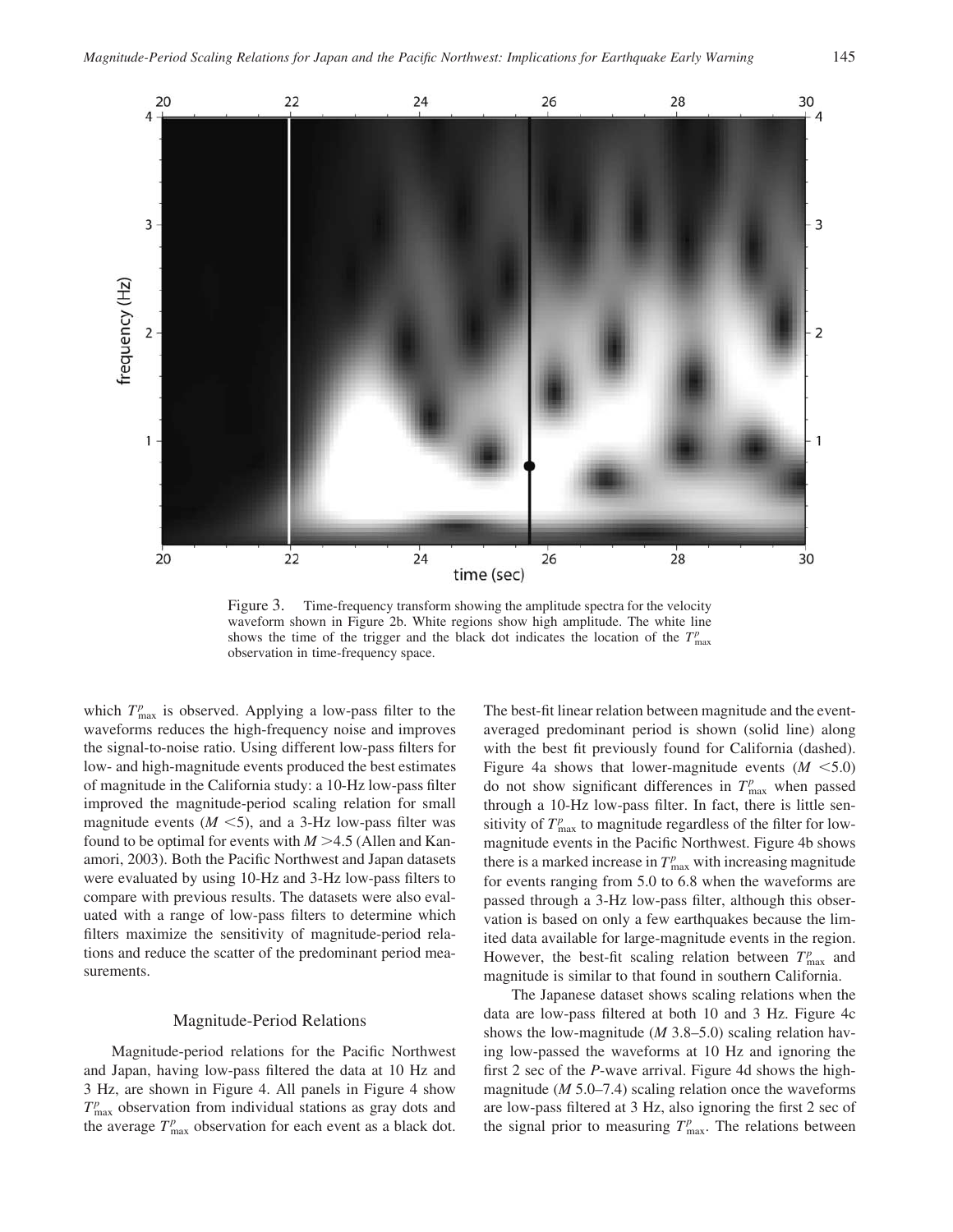

Figure 4. Scaling relations between earthquake magnitude and the predominant period of the *P* wave for earthquakes in the Pacific Northwest (a and b) and Japan (c and d) having low-passed the velocity waveforms at 10 Hz and 3 Hz prior to calculating the predominant period. Earthquakes from the Pacific Northwest show the best scaling relation when 1 sec of the *P* wave is used for the low-magnitude events (a) and when 4 sec of data is used for the high-magnitude events (b). Earthquakes in Japan show the best relation when 3 sec of the *P* wave is used for the low-magnitude events (c) and when 4 sec of data is used for the high-magnitude events (d). Gray dots show the predominant period measurements of individual stations; black dots show the average predominant period for each event. Black lines show the best-fit scaling relation for the event averages. For comparison, the best-fit scaling relations for the southern California dataset (Allen and Kanamori, 2003) are shown with a dashed black line.

 $T_{\text{max}}^p$  and magnitude are almost identical with the results of the southern California study, as shown by the near overlap of the dashed best-fit line from the southern California relation and the solid best-fit line for Japan. The similarity of the results is important given the differences in geologic settings, the increase in the number of high-magnitude events in the Japan dataset, and the fact that the previous study used waveforms recorded within 100 km of the epicenter, a distance that was increased to 150 km for this study.

To explore the sensitivity of the magnitude-period re-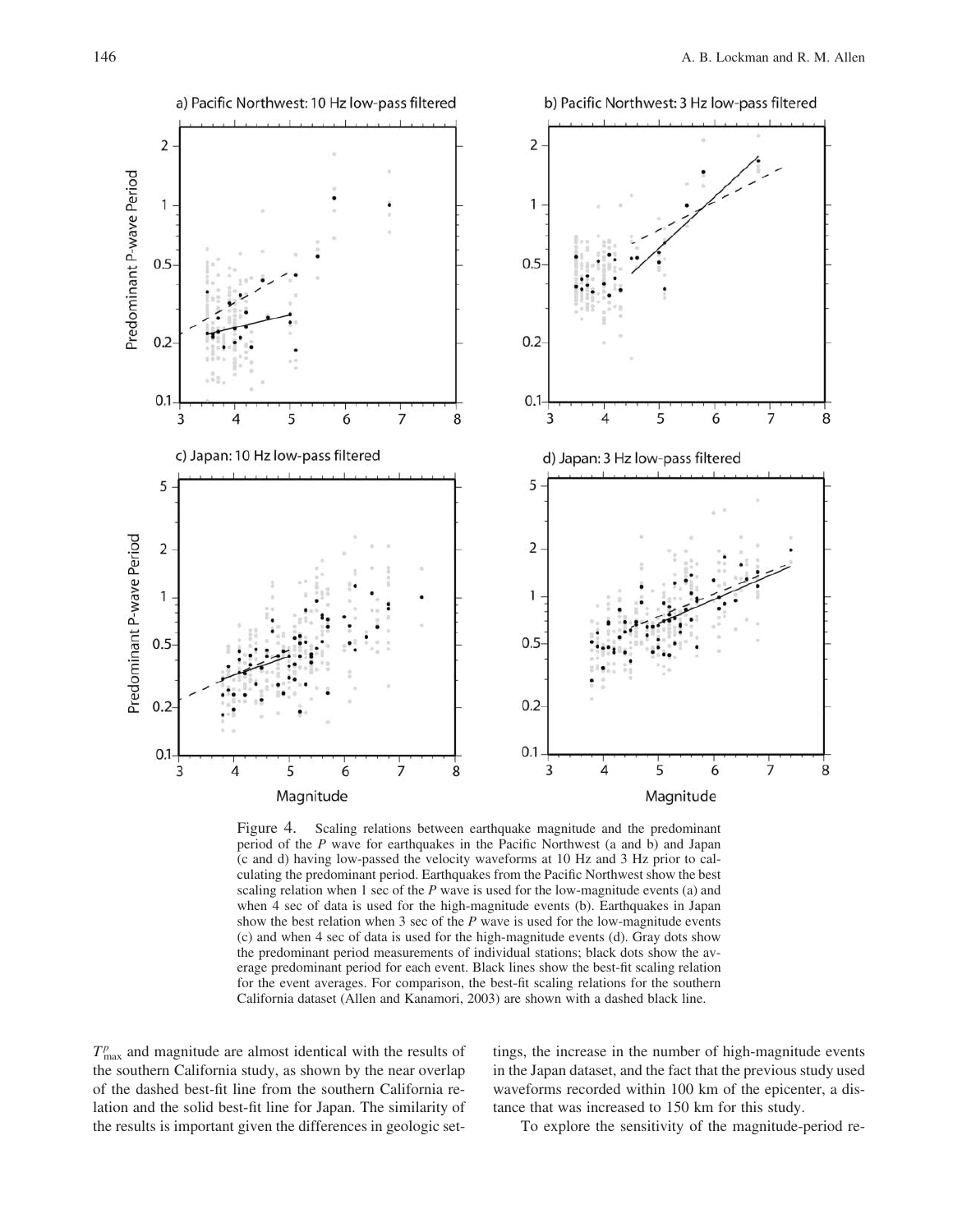lations with respect to filters used, we apply a variety of lowpass filters to the Japanese dataset and determine the gradients and the average absolute deviation of the best-fit lines. The filter that produced the greatest sensitivity of  $T_{\text{max}}^p$  to magnitude with least scatter was selected as being the most favorable. The optimal magnitude-period relations are attained when low-magnitude events (*M* 3.8–5.0) are low-pass filtered at 5 Hz, and when a 1-Hz low-pass filter is applied to the waveforms of higher-magnitude events (Fig. 5). The best-fit magnitude-period scaling relations are:

$$
m_l = 6.1 \log(T_{\text{max}}^p) + 6.7 \tag{6}
$$

$$
m_h = 4.7 \log(T_{\text{max}}^p) + 4.8 \tag{7}
$$

where  $m_l$  is the estimated magnitude having low-passed the data at 5 Hz and is appropriate for low-magnitude  $(M \le 5)$ events, and *mh* is the estimated magnitude having low-passed the data at 1 Hz and is appropriate for high-magnitude events. These relations were obtained by minimizing the absolute deviation of the event-averaged  $T_{\text{max}}^p$  observations, i.e., minimizing the  $1<sup>1</sup>$  norm. The goodness of fit is expressed in terms of the average absolute deviation of the observations from the best-fit line.  $log(T_{\text{max}}^p)$  is the independent variable and the average deviation of the  $log(T_{\text{max}}^p)$  values are translated into deviations in magnitude using the gradient of the best-fit line. These average absolute deviations are 0.55 magnitude units for  $m_l$  and 0.36 for  $m_h$ . Note that these best-fit relations use the event-averaged values of  $T_{\text{max}}^p$  and

the average deviations are for event averages. The average deviations of individual station observations are larger, 0.84 magnitude units for  $m_l$  and 0.73 for  $m_h$ . What this means for the accuracy of magnitude estimates of an early warning system is discussed in the next section.

The magnitude-period scaling relations (equations 6 and 7) are derived from the average  $T_{\text{max}}^p$  for each event. As shown in Figures 4 and 5 the variability in individual station observations of  $T_{\text{max}}^p$  (gray dots) is considerably greater than event-averaged values (black dots). Inspection of magnitudeperiod plots created for individual stations in Japan shows variability in the scaling relations (Fig. 6). Although some stations exhibit  $T_{\text{max}}^p$  measurements that increase steadily with magnitude (e.g., Fig. 6a), others exhibit no apparent relation (Fig. 6b). These apparent differences in the quality of magnitude information available from different stations have also been observed in California (Lockman and Allen, 2005).

#### Magnitude Estimate Errors

To test the potential accuracy of magnitude estimates derived from  $T_{\text{max}}^p$  observations in Japan, we estimate the magnitude of each event using best-fitting scaling relations determined without the use of data from the event being considered. For each event in turn, new scaling relations between  $T_{\text{max}}^p$  and magnitude are determined with the same approach as for equations (6) and (7) but excluding data



Figure 5. Optimal magnitude-period relationships for the Japan dataset: (a) the lowmagnitude relationship using three seconds of waveform data low-pass filtered at 5.0 Hz; (b) the high-magnitude relationship after waveforms are low-pass filtered at 1.0 Hz and 4 sec of data are used. Gray dots are the maximum predominant period observations at individual stations and the black dots are event averages. The lines represent best-fit scaling relationships for this dataset.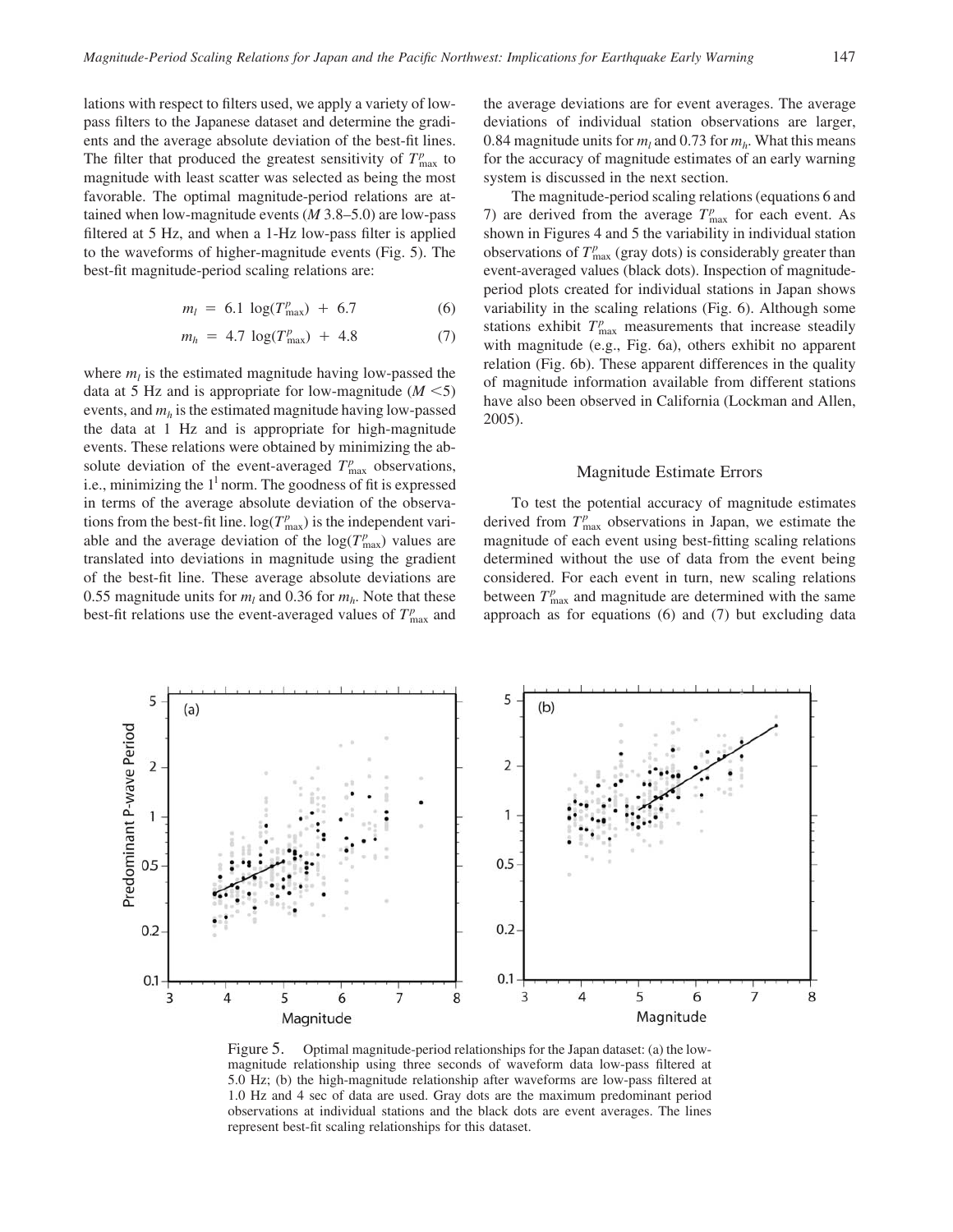

Figure 6. The maximum predominant period is plotted against the event magnitude for two individual stations in Japan. Although (a) shows scaling between magnitude and predominant period for station JIZ, (b) indicates there is no such scaling relation observed at station SMZ. Both show the predominant period measured using 4 sec of data after the waveforms are passed through a 1.0-Hz low-pass filter. Both stations were used as part of the complete Japanese dataset included in Figures 4 and 5, and the magnitude estimate analysis results shown in Figure 7.

from the current event. The waveforms for the current event are low-pass filtered at 5 Hz, and the  $T_{\text{max}}^p$  is calculated using 3 sec of data, and also low-pass filtered at 1 Hz and the  $T<sup>p</sup><sub>max</sub>$  is calculated using 4 sec of data. An initial magnitude estimate is calculated assuming a low-magnitude event, i.e., using the  $T_{\text{max}}^p$  value from the 5-Hz-filtered waveform and the scaling relation for low-magnitude events (equivalent to equation 6). If this magnitude estimate is greater than 5.0, it is replaced with the magnitude estimate derived from the  $T<sup>p</sup><sub>max</sub>$  value from the waveform filtered at 1 Hz and the highmagnitude relation (equivalent to equation 7). Event magnitude estimates are determined using just the closest station to the epicenter, then the closest two stations and so on up to a maximum of eight stations. Figure 7 shows the average absolute error in the event-magnitude estimates for all earthquakes versus the number of stations providing a  $T_{\text{max}}^p$  observation. The magnitude estimate becomes more accurate as additional stations are used, with the average magnitude error decreasing from 0.75 magnitude units with one station, to 0.66, 0.57, and 0.49 magnitude units with two, three, and four stations respectively. The dataset from Japan shows no improvement in the accuracy of the magnitude estimate when more that four stations are used. This is similar to the observation of Allen and Kanamori (2003) for southern California. They found that the average error using the first station to trigger was 0.70 and reduced to 0.45 using the closest four stations.

# Application to Early Warning

Because cities in seismically hazardous regions are expected to continue experiencing rapid population growth and urbanization in the future (Bilham, 2004), there is a need for increased disaster prevention to protect infrastructure, industry, and populations. Accurate short-term forecasts of the time, location, and magnitude of an earthquake have proved elusive, but EWSs provide an alternative approach to shortterm mitigation and have many applications that can lessen the damaging effects of earthquakes.

Three geologically diverse regions, Japan, the Pacific Northwest, and southern California, suggest that the *T<sup>p</sup>* of the *P* wave can be used to estimate earthquake magnitude before the *S*-wave arrival, indicating that *P*-wave detection can be used to issue a warning before significant ground shaking begins. Because the *P* wave is the first energy pulse to arrive during an earthquake, this is the quickest method of estimating event magnitude for the purpose of early warning. Warning times increase with epicentral distance, but *P*wave detection can potentially provide a warning to system users in the epicentral region. Our results also indicate that a reasonably accurate magnitude estimate is obtained using four seismic stations, an observation supported by a similar analysis of the southern California dataset. Thus, a network of four seismic stations may be the minimum required to provide a low-cost earthquake mitigation measure where building codes are nonexistent or ineffective.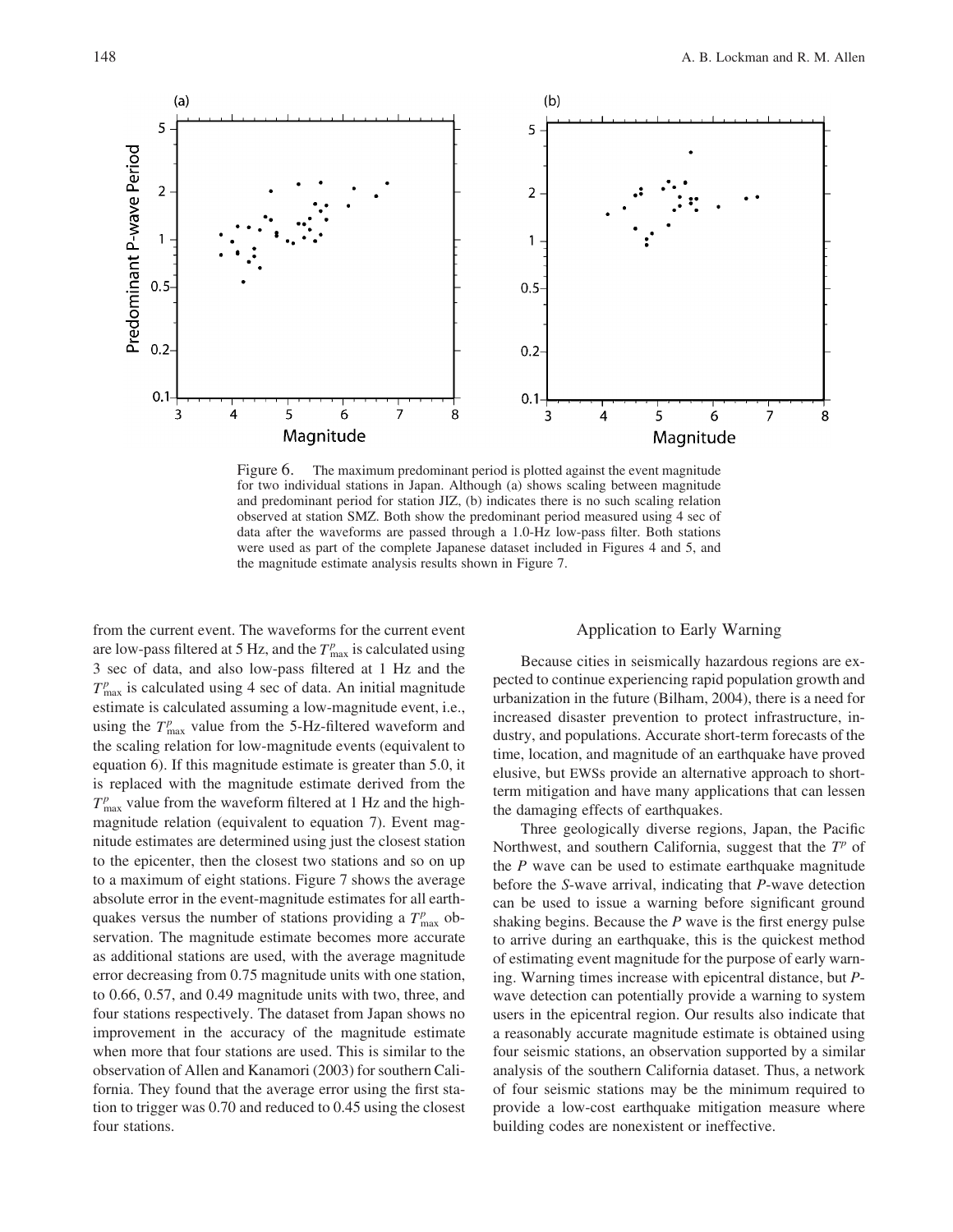

Figure 7. (a) Average absolute magnitude error for all events calculated as a function of the number of stations providing a predominant period estimate. When using one station we only use the closest station to the epicenter. The average for two stations uses the closest two stations etc. (b) The number of events available with 1, 2, 3, etc. waveforms within 150 km from which the average magnitude error in (a) is calculated. The plot shows the significant improvement in the magnitude estimate as observations become available from the second, third, fourth station. In this Japan dataset, there is little observed improvement using more that four stations.

Because of the potentially high economic costs and resulting social disruption of a false positive, users of early warning technology must apply the system in a manner that complements other earthquake mitigation measures and in such a way that losses due to false alarms are at an acceptable level. Therefore, users of the warning system must determine hazard and certainty thresholds that are appropriate for their needs. Proper application requires consideration of the cost of a false alarm with respect to the potential safety gains of individual users. Systems may also operate "silently" to automatically protect infrastructure without human intervention to maintain useful warning times (Allen, 2006). Examples of existing applications in Mexico, Japan, Taiwan, and Turkey include schools, hospitals, homes, private industry, rail, and utility companies. In the future infrastructure may be able to make use of the warning information to better protect people and property. One example being explored in Japan is the use of active response systems in buildings (Housner *et al.*, 1997).

Another important application of EWSs is to protect di-

saster relief workers from falling debris while performing rescue and recovery operations in the wake of a damaging earthquake. Structures damaged during an earthquake are in a severely weakened state and susceptible to additional failure or collapse during aftershocks, thereby posing a significant threat to rescue workers searching for survivors and removing debris. This is a prime situation for EWSs because the level of risk is heightened, there is increased seismicity in the form of aftershocks, the likely source area is known, and the tolerance for false alarms is higher. In these situations a temporary network can be deployed in the epicentral region to communicate aftershock information to workers in the damage zone. A portable front detection EWS was used after the *M* 7.1 Loma Prieta earthquake to reduce the risk to relief crews in the San Francisco Bay Area (Bakun *et al.*, 1994).

## Summary

- 1. Results from the Pacific Northwest and Japan show a scaling relation between earthquake magnitude and predominant period of the first few seconds of the *P* wave. The relations are similar to those previously observed in southern California (Allen and Kanamori, 2003; Allen, 2004; Lockman and Allen, 2005). The similarity of the scaling relations derived from datasets from different regions shows that the magnitude-period relations are not sensitive to the variable attenuation characteristics of the different geologic environments or faulting style. Furthermore, the results presented here suggest that useful predominant period observations can be made at stations up to 150 km from the source.
- 2. The sensitivity of magnitude-period relations can be optimized using different frequency bands of the waveform. Sensitivity to large-magnitude events (i.e.,  $M > 4.5$ ) is maximized by low-pass filtering with a lower corner frequency than for small-magnitude events. Slightly different corner frequencies of the applied low-pass filters are found to be optimal for different regions. Earthquakes in southern California and the Pacific Northwest show maximum sensitivity of  $T_{\text{max}}^p$  to magnitude when waveforms are low-pass filtered at 10 Hz for *M* -5.0, and 3 Hz for  $M > 4.5$ , whereas the Japan dataset shows maximum sensitivity when low-pass filtered at  $5$  Hz for  $M < 5.0$  and 1 Hz for  $M > 5.0$ .
- 3. The accuracy of the magnitude estimate increases as the number of stations providing predominant period observations increases. Our results show that for the Japan dataset the error in the magnitude estimations decreases substantially once four stations provide predominant period estimates compared with a single-station estimate. The average error of the magnitude estimate is 0.75 using one station and drops steadily to 0.49 once four stations are available.
- 4. The use of the *P*-wave arrival to assess the hazard posed by an earthquake maximizes the warning time available